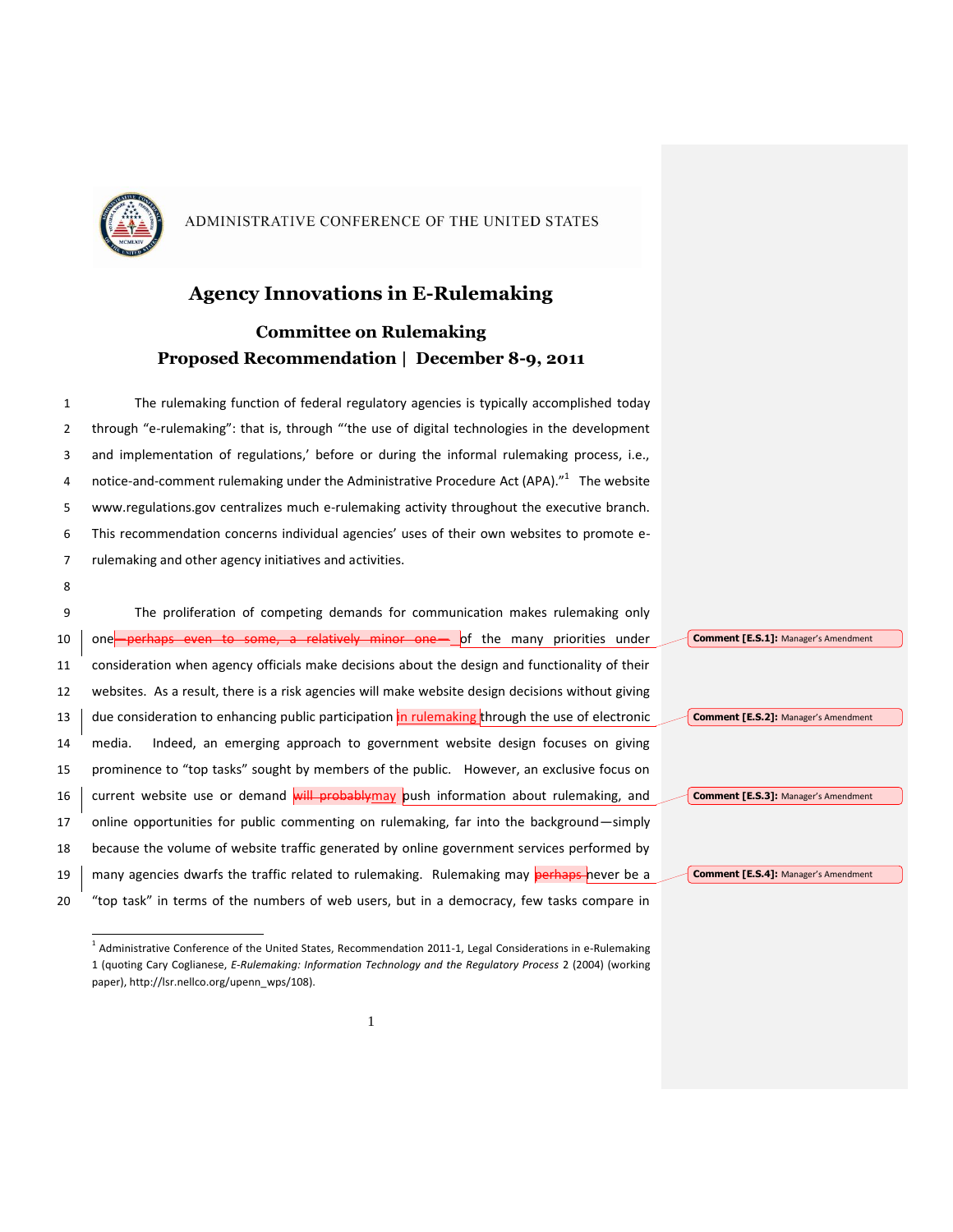

 significance with the ability of government agencies to create binding law backed up with the threat of civil, and even criminal, penalties.

 The Conference studied the websites and e-rulemaking initiatives of 90 agencies, each of which had reported completing an average of two or more rulemakings during each six-26 month period covered by the semiannual Unified Rregulatory Aagenda in 2009-2010. The study reveals that individual agencies have used websites in innovative ways to promote e- rulemaking. For example, agencies have developed portions of their own websites to support rulemaking efforts. Some agencies have specialized webpages that allow users to submit and view comments on all of the agency's open rulemakings, or to view information on the status of their priority rulemakings. Links from some agency home pages make rulemaking information easy to locate. Other agencies have innovated by using social media to get the public involved 33 in the rulemaking processes from the earliest stages. These social media tools include blogs, Facebook, Twitter, IdeaScale, and other online discussion platforms.

 Agency innovations can improve the availability of information and engage the public in rulemaking activities, often at no great cost to the government. A cost-effective technique to improve the availability of rulemaking information on individual agency websites leverages available centralized data sources. An example of this approach is found on the websites of many members of Congress, who provide a link on their home page to a page listing all the legislation the member sponsors. The list is not drawn from the Member's own database, but rather extracts information from a THOMAS database of all legislation currently pending in Congress. Regulations.gov makes a similar tool available to agencies, thus enabling them to provide easy access to complete and up-to-date rulemaking information without the necessity of maintaining the underlying database.

**Comment [E.S.5]:** Manager's Amendment

**Comment [E.S.6]:** Manager's Amendment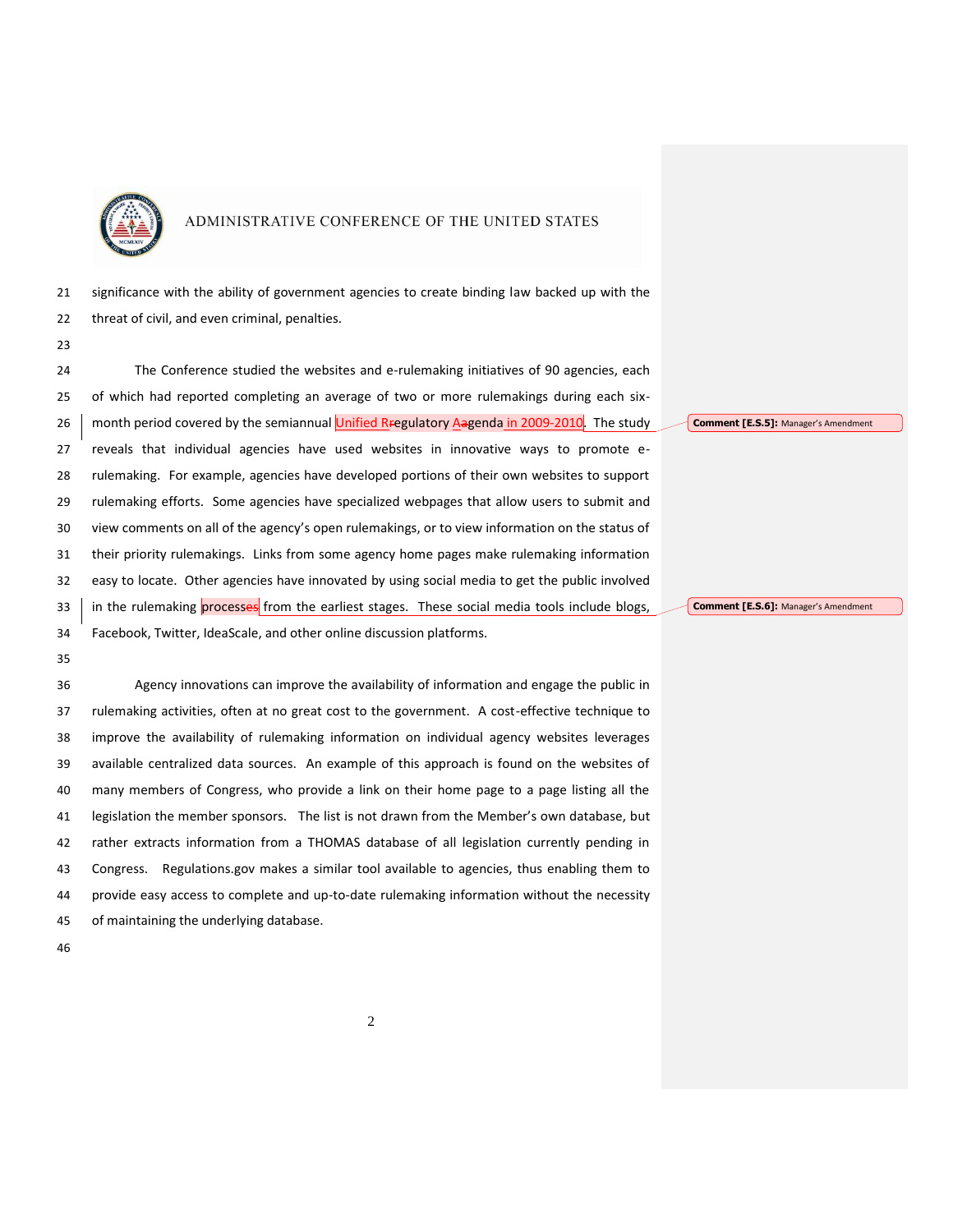

 Agency innovations can also further well-established policies in favor of broadening access by groups that have historically faced barriers to participating effectively in rulemaking. In 2000, President Clinton issued Executive Order 13166 in an effort "to improve access to … programs and activities for persons who, as a result of national origin, are limited in their 51 English proficiency."<sup>2</sup> The Office of Management and Budget's policy on agency websites reminds agencies that they are "required to provide appropriate access for people with limited 53 | English proficiency."<sup>3</sup> Similarly, until high-speed **Internet** access is pervasive across all strata of society, any agency that makes full public access and participation a priority should explore low bandwidth options, while also remembering that some members of the public do not have Internet access at all. In addition, continued vigilance is needed to ensure that agency websites and other electronic media will be as accessible to individuals with disabilities as they are to other users. This accessibility may grow even more challenging in the wake of new techniques for organizing a large volume of information on a website.

 Individual agency websites can also be used to address discrete deficiencies in the 62 availability of critical rulemaking information. One such problem is that many agencies' policies **Final and Trains and Trains and Trains and Trains** cannot be found easily by the public. Even on web pages dedicated to the submission of comments, a comment policy is not always visible to the user. A second difficulty arises with old rulemaking materials, which need to be preserved for archival, historical, and legal reasons, but are often difficult for users to find and search. A third issue is that agency websites are uniformly easy to locate, but do not always include

**Comment [E.S.7]:** Manager's Amendment

**Comment [E.S.8]:** Manager's Amendment

 2 Exec. Order No. 13166, 65 Fed. Reg. 50121, 50121 (Aug. 11, 2000).

<sup>&</sup>lt;sup>3</sup> OMB Deputy Director for Management Clay Johnson, Memorandum on Policies for Federal Agency Public Websites (Dec. 17, 2004), available at http://www.whitehouse.gov/sites/default/files/omb/memoranda/ fy2005/m05-04.pdf.

 *See generally* Administrative Conference of the United States, Recommendation 2011-2, Rulemaking Comments (recommending that agencies establish and publish certain policies governing rulemaking comments). [Manager's nendment<sup>1</sup>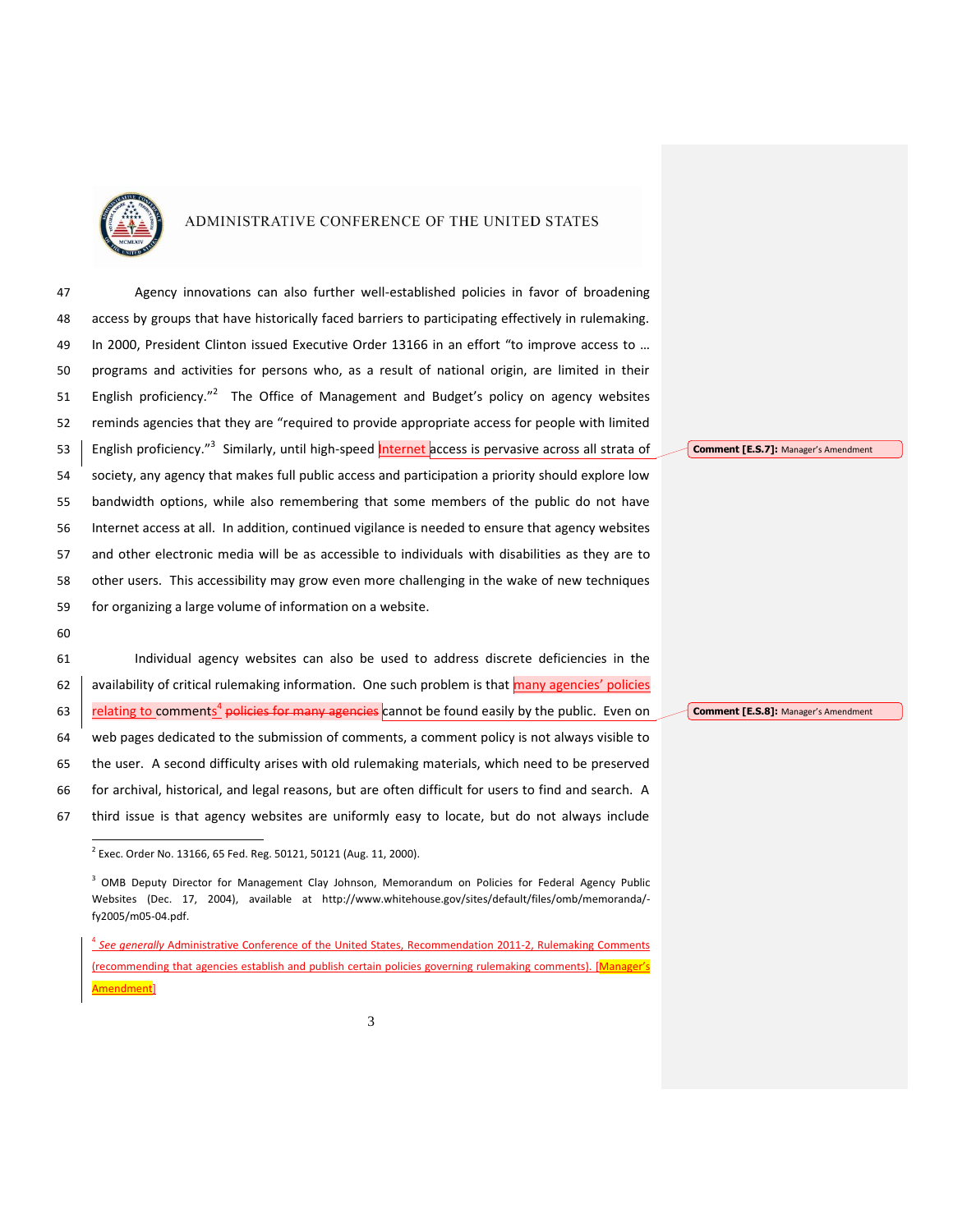

| 68 | features to ensure that essential information, particularly about rulemaking, is broadly         |                                              |
|----|--------------------------------------------------------------------------------------------------|----------------------------------------------|
| 69 | accessible to the public.                                                                        |                                              |
| 70 |                                                                                                  |                                              |
| 71 | The Conference believes that, as a general matter, agencies should continue to improve           |                                              |
| 72 | their websites to facilitate public accessibility and engagement so as to achieve the promise of |                                              |
| 73 | e-rulemaking. This <b>FR</b> ecommendation is intended to broadly encourage agencies to develop  | Comment [E.S.9]: Manager's Amendment         |
| 74 | and use innovative, cost-effective ways to use individual websites to solve some of the discrete |                                              |
| 75 | problems identified above and generally engage the public in rulemaking.                         |                                              |
|    |                                                                                                  |                                              |
| 76 | <b>RECOMMENDATION</b>                                                                            |                                              |
| 77 |                                                                                                  |                                              |
| 78 | <b>Increasing the Visibility of Rulemakings</b>                                                  |                                              |
| 79 |                                                                                                  |                                              |
| 80 | 1. Agencies should manage their use of the Internet design and manage their websites with        | <b>Comment [E.S.10]: Manager's Amendment</b> |
| 81 | rulemaking participation in mind.                                                                |                                              |
| 82 |                                                                                                  |                                              |
| 83 | Each Aagencyies should provide access to a one-stop location, which should be easily<br>2.       |                                              |
| 84 | reachable from agencies' its home pages, for all of its rulemakings, including those at the      | Comment [E.S.11]: Manager's Amendment        |
| 85 | advanced notice of proposed rulemaking stage and also including proposed nonlegislative rules    |                                              |
| 86 | and guidance documents, currently open for comment or which are expected to be open for          | Comment [E.S.12]: Herz Amendment 1           |
| 87 | comment in the next [6] months. This may take the form of providing pinpoint links to specific   | Comment [E.S.13]: Herz Amendment 2           |
| 88 | data-information about the agency's rulemakings available on websites such as Regulations.gov,   | <b>Comment [E.S.14]: Manager's Amendment</b> |
| 89 | Reginfo.gov, Federal Register 2.0, and so forth, which would allow the agencyies to efficiently  | Comment [E.S.15]: Manager's Amendment        |
| 90 | enable the public to retrieve all the available information the federal government has about its | Comment [E.S.16]: Manager's Amendment        |
| 91 | ongoing rulemakings.                                                                             |                                              |
|    |                                                                                                  |                                              |

92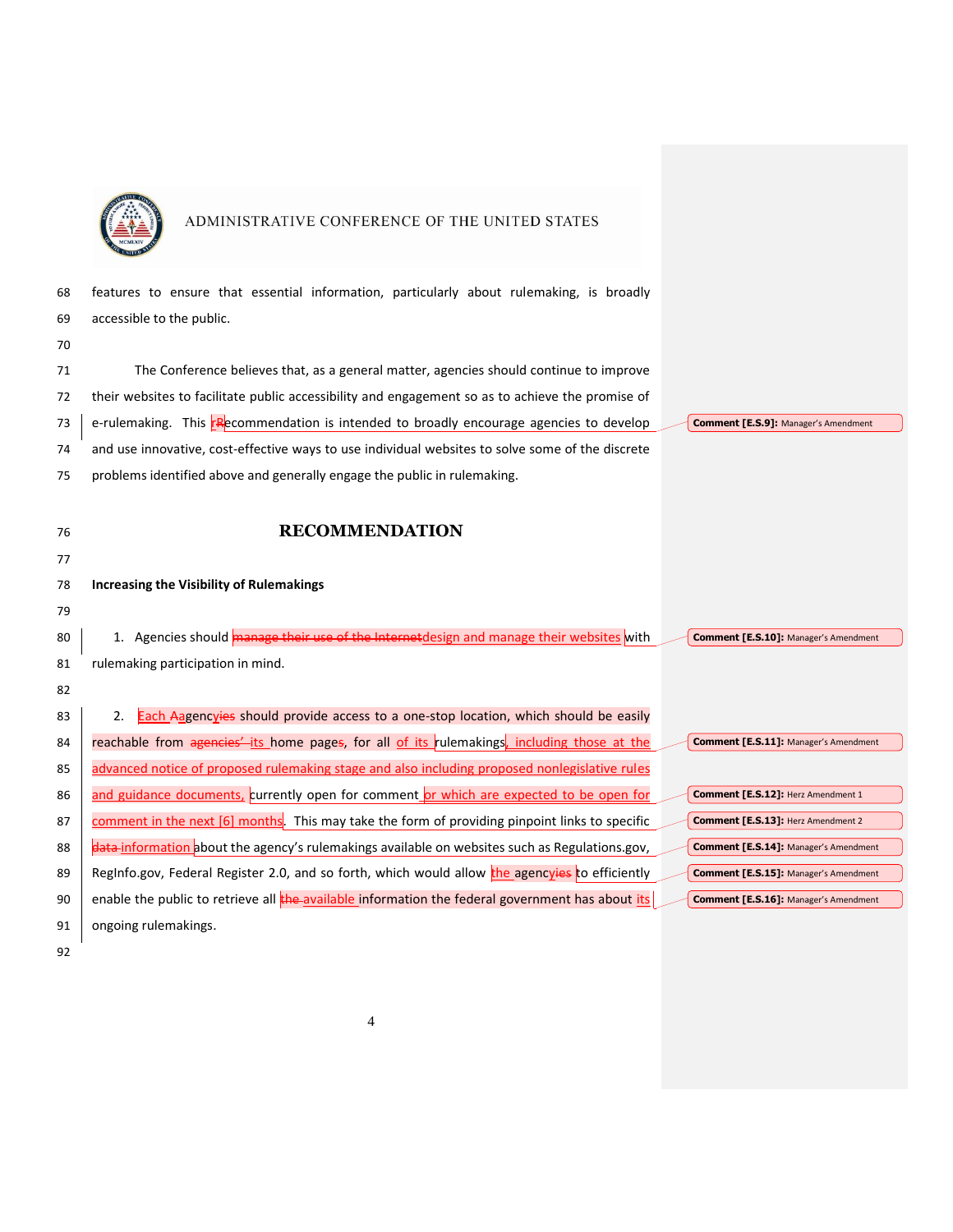

| 93  | 3. Agencies should consider, in appropriate rulemakings, using social media tools to raise              |                                              |
|-----|---------------------------------------------------------------------------------------------------------|----------------------------------------------|
| 94  | the visibility of rulemakings. When an agency sponsors a social media discussion of a                   |                                              |
| 95  | rulemaking, it should provide clear notice <b>to participants</b> as to whether and how it will use the | <b>Comment [E.S.17]: Manager's Amendment</b> |
| 96  | discussion in the rulemaking proceeding.                                                                |                                              |
| 97  |                                                                                                         |                                              |
| 98  | <b>Making Comment Policies Easy to Locate</b>                                                           |                                              |
| 99  |                                                                                                         |                                              |
| 100 | 4. Agencies should display or link to their comment policies in prominent or multiple                   |                                              |
| 101 | locations on their websites.                                                                            |                                              |
| 102 |                                                                                                         |                                              |
| 103 | <b>Improving Access to Agency Websites</b>                                                              |                                              |
| 104 |                                                                                                         |                                              |
| 105 | 5. Agencies should strive furthercontinue to improve the accessibility of their websites to             | <b>Comment [E.S.18]: Manager's Amendment</b> |
| 106 | members of the public.                                                                                  |                                              |
| 107 |                                                                                                         |                                              |
| 108 | 6. Agencies should take steps to improve access for persons who have faced barriers to                  |                                              |
| 109 | effectively participating in rulemaking in the past, including non-English speakers, users of low-      |                                              |
| 110 | bandwidth Internet connections, and individuals with disabilities.                                      |                                              |
| 111 |                                                                                                         |                                              |
| 112 | <b>Ensuring Access to Archived Materials from Completed Rulemakings Material</b>                        | <b>Comment [E.S.19]: Manager's Amendment</b> |
| 113 |                                                                                                         |                                              |
| 114 | 7. Agencies should develop systematic protocols to enable the online storage and retrieval              |                                              |
| 115 | of materials from completed rulemakings. Such protocols shall, to the extent feasible, ensure           |                                              |
| 116 | that website visitors using out-of-date URLs are automatically redirected to the current location       |                                              |
| 117 | of the material sought.                                                                                 | Comment [E.S.20]: Herz Amendment 3           |
| 118 |                                                                                                         |                                              |